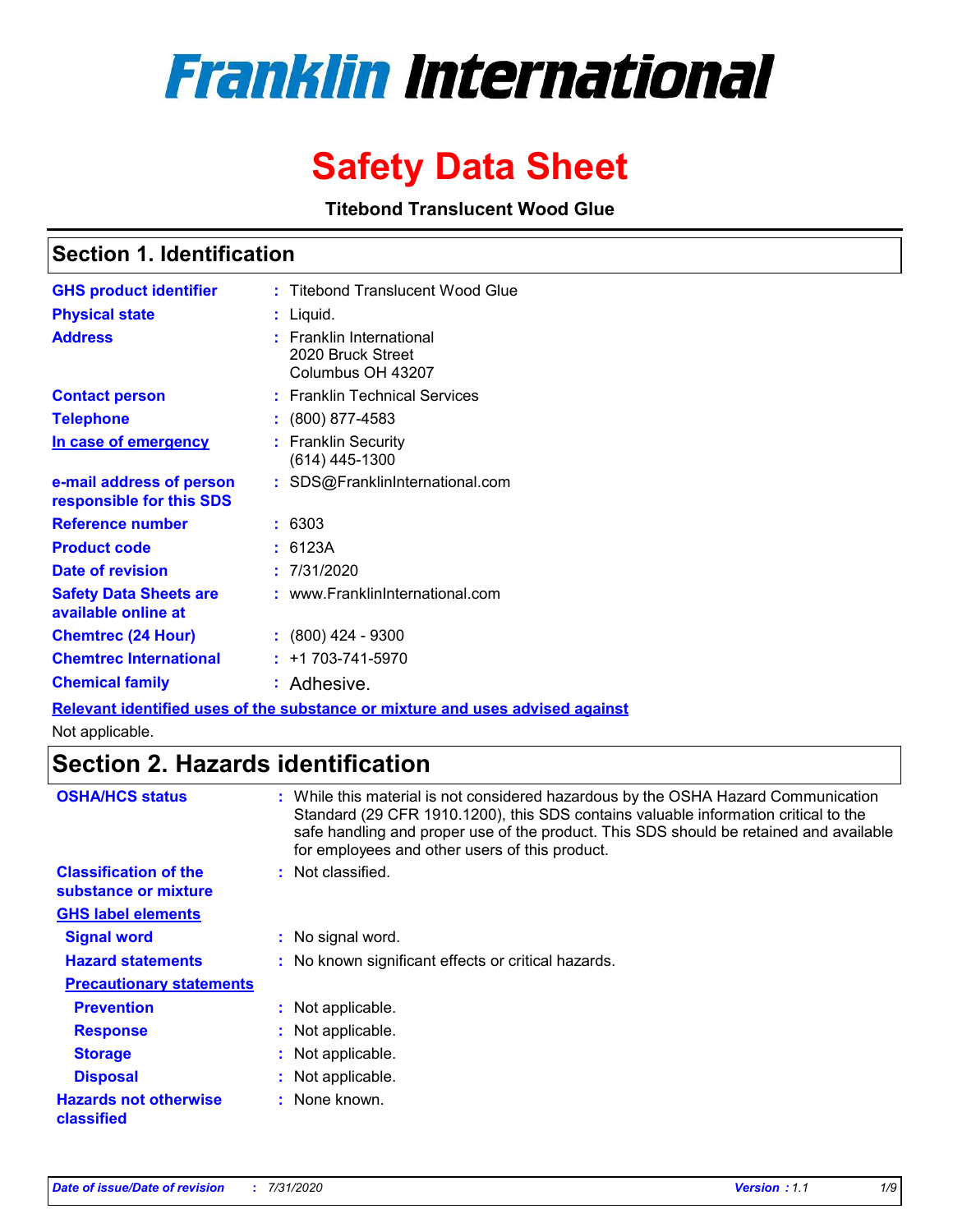# **Section 3. Composition/information on ingredients**

**Substance/mixture :** Mixture

Any concentration shown as a range is to protect confidentiality or is due to batch variation.

**There are no ingredients present which, within the current knowledge of the supplier and in the concentrations applicable, are classified as hazardous to health or the environment and hence require reporting in this section. Occupational exposure limits, if available, are listed in Section 8.**

### **Section 4. First aid measures**

| <b>Description of necessary first aid measures</b> |                                                                                                                                                                                                                                                                                                                                                |
|----------------------------------------------------|------------------------------------------------------------------------------------------------------------------------------------------------------------------------------------------------------------------------------------------------------------------------------------------------------------------------------------------------|
| <b>Eye contact</b>                                 | : Immediately flush eyes with plenty of water, occasionally lifting the upper and lower<br>eyelids. Check for and remove any contact lenses. Get medical attention if irritation<br>occurs.                                                                                                                                                    |
| <b>Inhalation</b>                                  | : Remove victim to fresh air and keep at rest in a position comfortable for breathing. Get<br>medical attention if needed.                                                                                                                                                                                                                     |
| <b>Skin contact</b>                                | : Flush contaminated skin with plenty of water. Remove contaminated clothing and<br>shoes. Get medical attention if needed.                                                                                                                                                                                                                    |
| <b>Ingestion</b>                                   | : Wash out mouth with water. Remove victim to fresh air and keep at rest in a position<br>comfortable for breathing. If material has been swallowed and the exposed person is<br>conscious, give small quantities of water to drink. Do not induce vomiting unless<br>directed to do so by medical personnel. Get medical attention if needed. |
| Most important symptoms/effects, acute and delayed |                                                                                                                                                                                                                                                                                                                                                |
| <b>Potential acute health effects</b>              |                                                                                                                                                                                                                                                                                                                                                |
| Eye contact                                        | : This product may irritate eyes upon contact.                                                                                                                                                                                                                                                                                                 |
| <b>Inhalation</b>                                  | : No known significant effects or critical hazards.                                                                                                                                                                                                                                                                                            |
| <b>Skin contact</b>                                | : No known significant effects or critical hazards.                                                                                                                                                                                                                                                                                            |
| <b>Ingestion</b>                                   | : No known significant effects or critical hazards.                                                                                                                                                                                                                                                                                            |
| <b>Over-exposure signs/symptoms</b>                |                                                                                                                                                                                                                                                                                                                                                |
| <b>Eye contact</b>                                 | : No specific data.                                                                                                                                                                                                                                                                                                                            |
| <b>Inhalation</b>                                  | : No specific data.                                                                                                                                                                                                                                                                                                                            |
| <b>Skin contact</b>                                | : No specific data.                                                                                                                                                                                                                                                                                                                            |
| <b>Ingestion</b>                                   | : No specific data.                                                                                                                                                                                                                                                                                                                            |
|                                                    | Indication of immediate medical attention and special treatment needed, if necessary                                                                                                                                                                                                                                                           |
| <b>Notes to physician</b>                          | : Treat symptomatically. Contact poison treatment specialist immediately if large<br>quantities have been ingested or inhaled.                                                                                                                                                                                                                 |
| <b>Specific treatments</b>                         | : No specific treatment.                                                                                                                                                                                                                                                                                                                       |
| <b>Protection of first-aiders</b>                  | : No action shall be taken involving any personal risk or without suitable training.                                                                                                                                                                                                                                                           |
|                                                    |                                                                                                                                                                                                                                                                                                                                                |

**See toxicological information (Section 11)**

### **Section 5. Fire-fighting measures**

| <b>Extinguishing media</b>                           |                                                                                                    |
|------------------------------------------------------|----------------------------------------------------------------------------------------------------|
| <b>Suitable extinguishing</b><br>media               | : Use an extinguishing agent suitable for the surrounding fire.                                    |
| <b>Unsuitable extinguishing</b><br>media             | : None known.                                                                                      |
| <b>Specific hazards arising</b><br>from the chemical | : In a fire or if heated, a pressure increase will occur and the container may burst.              |
| <b>Hazardous thermal</b><br>decomposition products   | : Decomposition products may include the following materials:<br>carbon dioxide<br>carbon monoxide |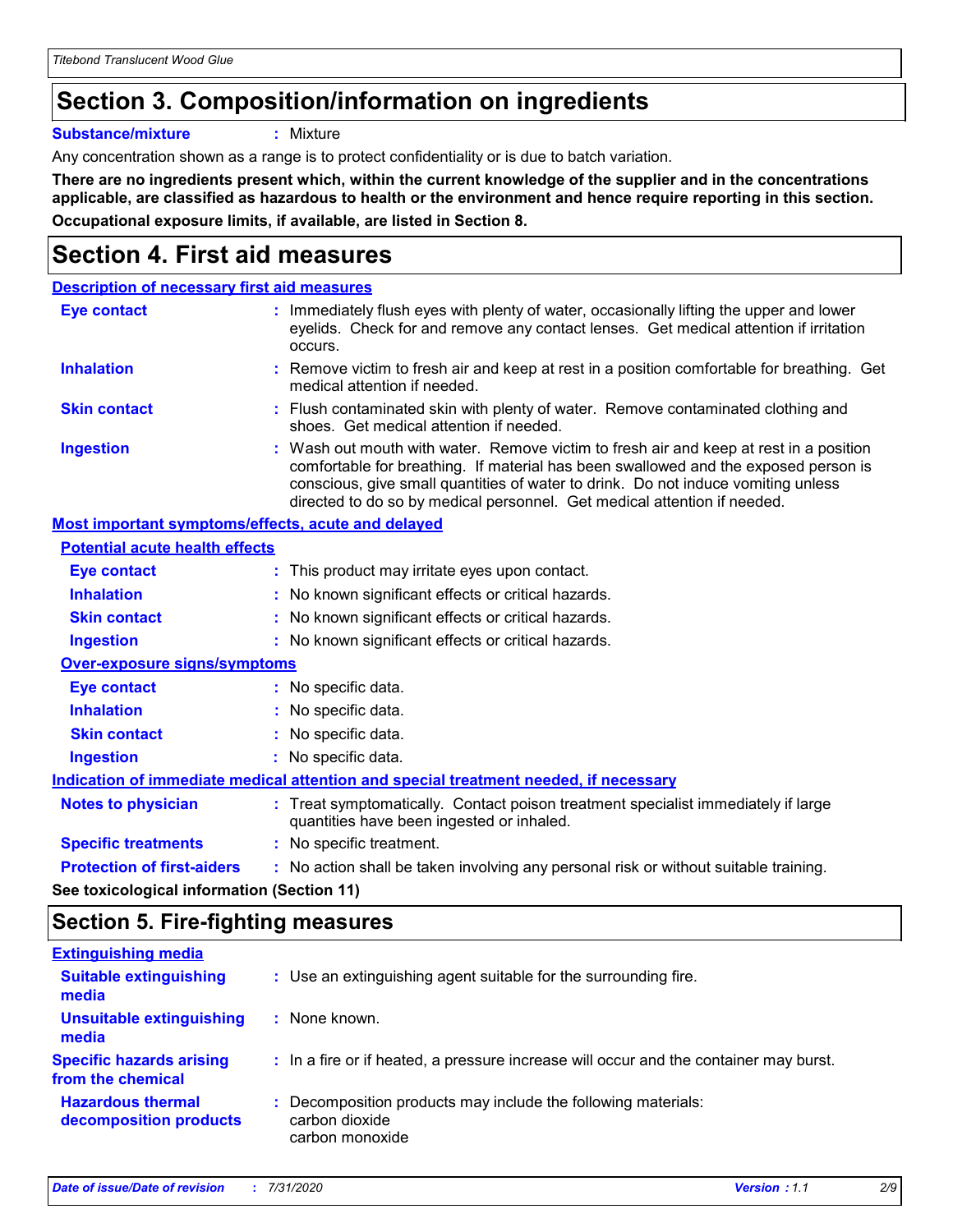### **Section 5. Fire-fighting measures**

| <b>Special protective actions</b><br>for fire-fighters   | : Promptly isolate the scene by removing all persons from the vicinity of the incident if<br>there is a fire. No action shall be taken involving any personal risk or without suitable<br>training. |
|----------------------------------------------------------|-----------------------------------------------------------------------------------------------------------------------------------------------------------------------------------------------------|
| <b>Special protective</b><br>equipment for fire-fighters | : Fire-fighters should wear appropriate protective equipment and self-contained breathing<br>apparatus (SCBA) with a full face-piece operated in positive pressure mode.                            |

### **Section 6. Accidental release measures**

| <b>Personal precautions, protective equipment and emergency procedures</b> |    |                                                                                                                                                                                                                                                                                                                                                                                                                                                                                                                                                                                            |
|----------------------------------------------------------------------------|----|--------------------------------------------------------------------------------------------------------------------------------------------------------------------------------------------------------------------------------------------------------------------------------------------------------------------------------------------------------------------------------------------------------------------------------------------------------------------------------------------------------------------------------------------------------------------------------------------|
| <b>For non-emergency</b><br>personnel                                      |    | : No action shall be taken involving any personal risk or without suitable training.<br>Evacuate surrounding areas. Keep unnecessary and unprotected personnel from<br>entering. Do not touch or walk through spilled material. Put on appropriate personal<br>protective equipment.                                                                                                                                                                                                                                                                                                       |
| For emergency responders                                                   | ÷. | If specialized clothing is required to deal with the spillage, take note of any information in<br>Section 8 on suitable and unsuitable materials. See also the information in "For non-<br>emergency personnel".                                                                                                                                                                                                                                                                                                                                                                           |
| <b>Environmental precautions</b>                                           |    | : Avoid dispersal of spilled material and runoff and contact with soil, waterways, drains<br>and sewers. Inform the relevant authorities if the product has caused environmental<br>pollution (sewers, waterways, soil or air).                                                                                                                                                                                                                                                                                                                                                            |
| <b>Methods and materials for containment and cleaning up</b>               |    |                                                                                                                                                                                                                                                                                                                                                                                                                                                                                                                                                                                            |
| <b>Small spill</b>                                                         |    | : Stop leak if without risk. Move containers from spill area. Dilute with water and mop up<br>if water-soluble. Alternatively, or if water-insoluble, absorb with an inert dry material and<br>place in an appropriate waste disposal container. Dispose of via a licensed waste<br>disposal contractor.                                                                                                                                                                                                                                                                                   |
| <b>Large spill</b>                                                         |    | : Stop leak if without risk. Move containers from spill area. Prevent entry into sewers,<br>water courses, basements or confined areas. Wash spillages into an effluent treatment<br>plant or proceed as follows. Contain and collect spillage with non-combustible,<br>absorbent material e.g. sand, earth, vermiculite or diatomaceous earth and place in<br>container for disposal according to local regulations (see Section 13). Dispose of via a<br>licensed waste disposal contractor. Note: see Section 1 for emergency contact<br>information and Section 13 for waste disposal. |
|                                                                            |    |                                                                                                                                                                                                                                                                                                                                                                                                                                                                                                                                                                                            |

### **Section 7. Handling and storage**

### **Precautions for safe handling**

| <b>Protective measures</b>                                                       | : Put on appropriate personal protective equipment (see Section 8).                                                                                                                                                                                                                                                                                                                                                                                                                                                                                                                                                                                                            |
|----------------------------------------------------------------------------------|--------------------------------------------------------------------------------------------------------------------------------------------------------------------------------------------------------------------------------------------------------------------------------------------------------------------------------------------------------------------------------------------------------------------------------------------------------------------------------------------------------------------------------------------------------------------------------------------------------------------------------------------------------------------------------|
| <b>Advice on general</b><br>occupational hygiene                                 | : Eating, drinking and smoking should be prohibited in areas where this material is<br>handled, stored and processed. Workers should wash hands and face before eating,<br>drinking and smoking. Remove contaminated clothing and protective equipment before<br>entering eating areas. See also Section 8 for additional information on hygiene<br>measures.                                                                                                                                                                                                                                                                                                                  |
| <b>Conditions for safe storage,</b><br>including any<br><b>incompatibilities</b> | Store between the following temperatures: 10 to $32.222^{\circ}$ C (50 to $90^{\circ}$ F). Store in<br>accordance with local regulations. Store in original container protected from direct<br>sunlight in a dry, cool and well-ventilated area, away from incompatible materials (see<br>Section 10) and food and drink. Keep container tightly closed and sealed until ready for<br>use. Containers that have been opened must be carefully resealed and kept upright to<br>prevent leakage. Do not store in unlabeled containers. Use appropriate containment to<br>avoid environmental contamination. See Section 10 for incompatible materials before<br>handling or use. |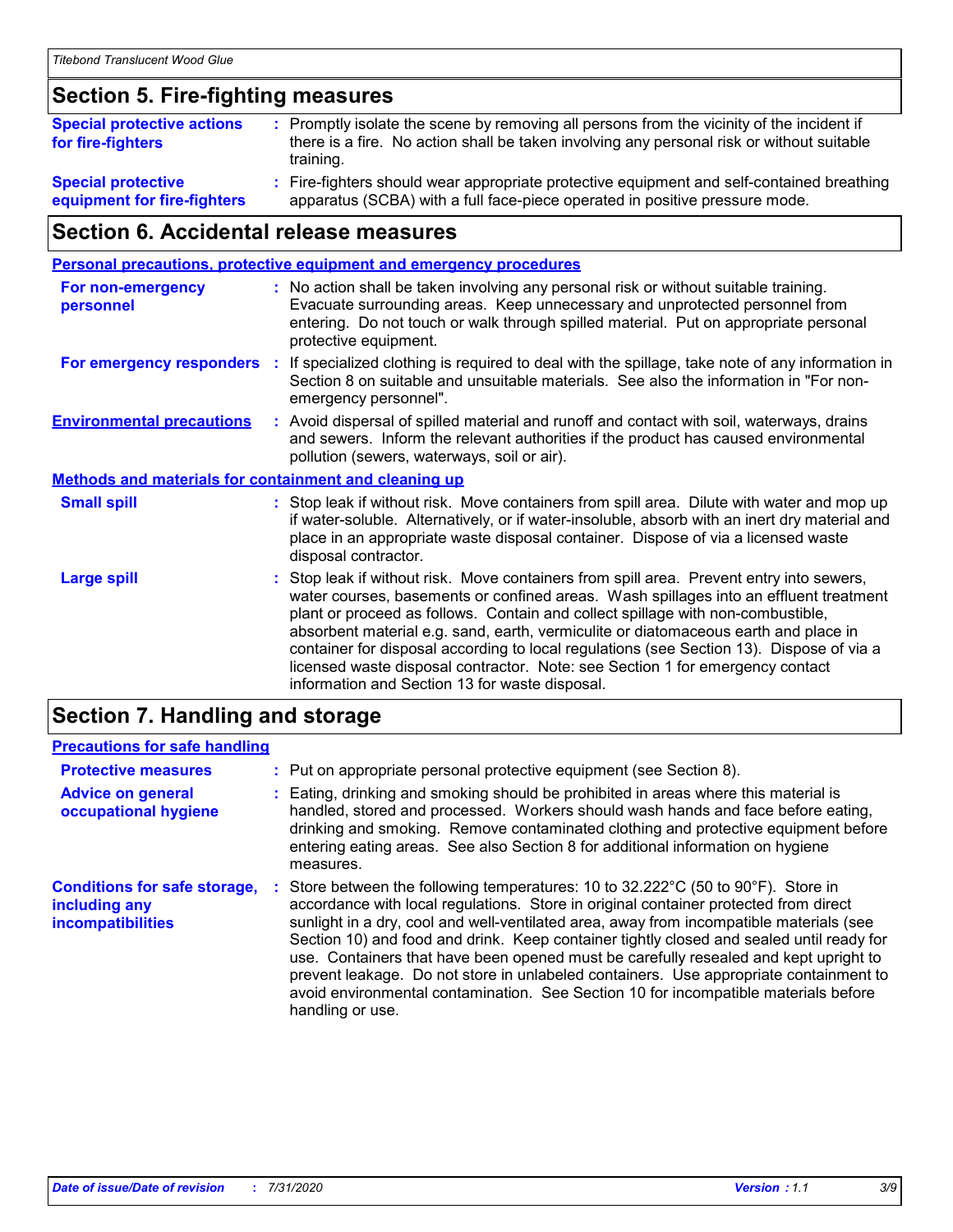# **Section 8. Exposure controls/personal protection**

#### **Control parameters**

| <b>Occupational exposure limits</b><br>None.      |                                                                                                                                                                                                                                                                                                                                                                                                   |
|---------------------------------------------------|---------------------------------------------------------------------------------------------------------------------------------------------------------------------------------------------------------------------------------------------------------------------------------------------------------------------------------------------------------------------------------------------------|
|                                                   |                                                                                                                                                                                                                                                                                                                                                                                                   |
| <b>Appropriate engineering</b><br><b>controls</b> | : Good general ventilation should be sufficient to control worker exposure to airborne<br>contaminants.                                                                                                                                                                                                                                                                                           |
| <b>Environmental exposure</b><br><b>controls</b>  | : Emissions from ventilation or work process equipment should be checked to ensure<br>they comply with the requirements of environmental protection legislation. In some<br>cases, fume scrubbers, filters or engineering modifications to the process equipment<br>will be necessary to reduce emissions to acceptable levels.                                                                   |
| <b>Individual protection measures</b>             |                                                                                                                                                                                                                                                                                                                                                                                                   |
| <b>Hygiene measures</b>                           | : Wash hands, forearms and face thoroughly after handling chemical products, before<br>eating, smoking and using the lavatory and at the end of the working period.<br>Appropriate techniques should be used to remove potentially contaminated clothing.<br>Wash contaminated clothing before reusing. Ensure that eyewash stations and safety<br>showers are close to the workstation location. |
| <b>Eye/face protection</b>                        | : Safety eyewear complying with an approved standard should be used when a risk<br>assessment indicates this is necessary to avoid exposure to liquid splashes, mists,<br>gases or dusts. If contact is possible, the following protection should be worn, unless<br>the assessment indicates a higher degree of protection: safety glasses with side-<br>shields.                                |
| <b>Skin protection</b>                            |                                                                                                                                                                                                                                                                                                                                                                                                   |
| <b>Hand protection</b>                            | : Chemical-resistant, impervious gloves complying with an approved standard should be<br>worn at all times when handling chemical products if a risk assessment indicates this is<br>necessary.                                                                                                                                                                                                   |
| <b>Body protection</b>                            | : Personal protective equipment for the body should be selected based on the task being<br>performed and the risks involved and should be approved by a specialist before<br>handling this product.                                                                                                                                                                                               |
| <b>Other skin protection</b>                      | : Appropriate footwear and any additional skin protection measures should be selected<br>based on the task being performed and the risks involved and should be approved by a<br>specialist before handling this product.                                                                                                                                                                         |
| <b>Respiratory protection</b>                     | Based on the hazard and potential for exposure, select a respirator that meets the<br>appropriate standard or certification. Respirators must be used according to a<br>respiratory protection program to ensure proper fitting, training, and other important<br>aspects of use.                                                                                                                 |

# **Section 9. Physical and chemical properties**

| <b>Appearance</b>                                                       |                                               |
|-------------------------------------------------------------------------|-----------------------------------------------|
| <b>Physical state</b>                                                   | : Liquid.                                     |
| <b>Color</b>                                                            | : White.                                      |
| <b>Odor</b>                                                             | $:$ Faint odor.                               |
| <b>Odor threshold</b>                                                   | $:$ Not available.                            |
| рH                                                                      | $: 3.9 \text{ to } 5.6$                       |
| <b>Melting point</b>                                                    | $:$ Not available.                            |
| <b>Boiling point</b>                                                    | : $100^{\circ}$ C (212 $^{\circ}$ F)          |
| <b>Flash point</b>                                                      | : Closed cup: >93.333°C (>200°F) [Setaflash.] |
| <b>Evaporation rate</b>                                                 | $:$ <1 (butyl acetate = 1)                    |
| <b>Flammability (solid, gas)</b>                                        | $:$ Not available.                            |
| <b>Lower and upper explosive : Not available.</b><br>(flammable) limits |                                               |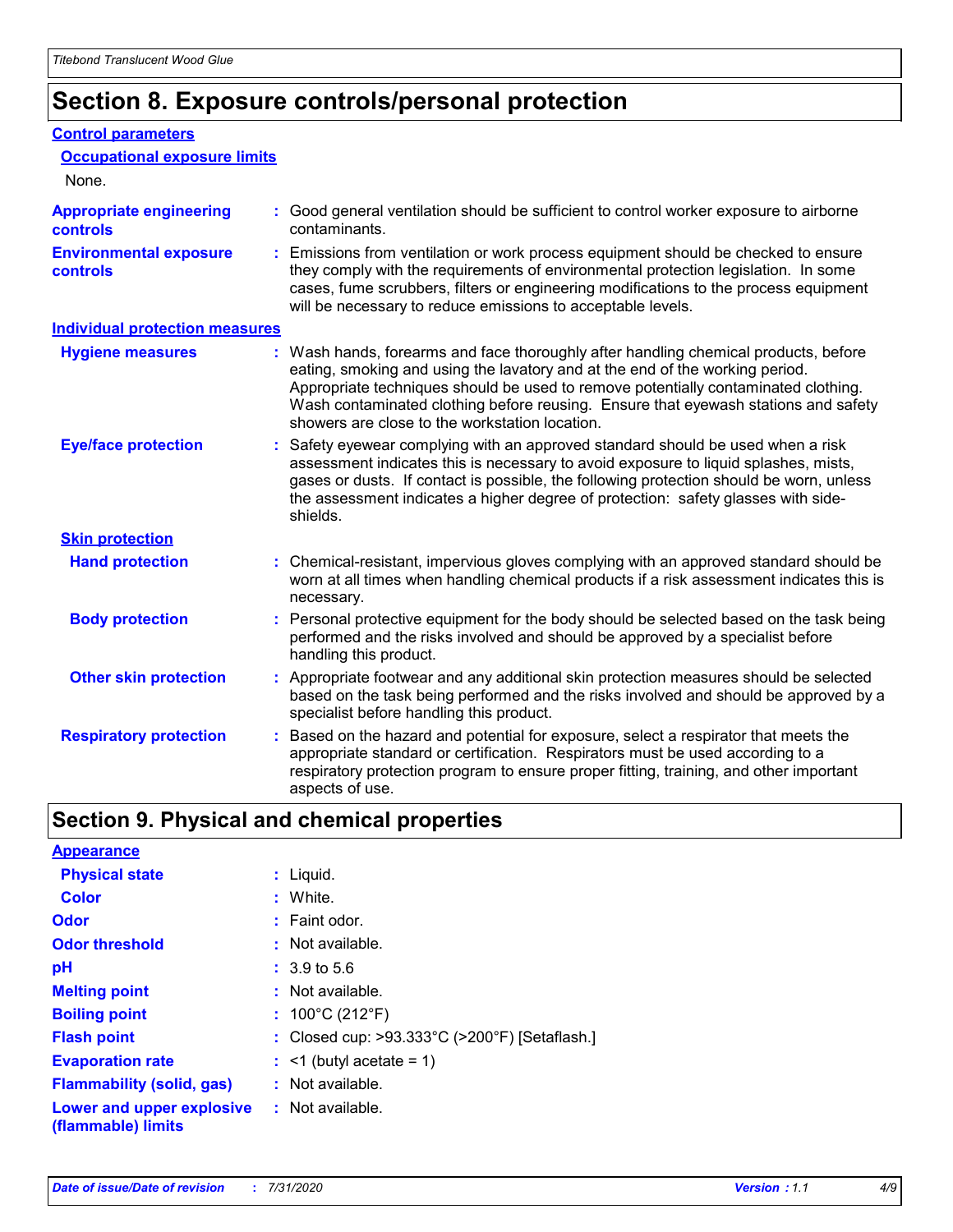### **Section 9. Physical and chemical properties**

| <b>VOC (less water, less)</b><br>exempt solvents) | $: 2$ g/l                                                                 |
|---------------------------------------------------|---------------------------------------------------------------------------|
| <b>Volatility</b>                                 | $: 63\%$ (w/w)                                                            |
| <b>Vapor density</b>                              | : Not available.                                                          |
| <b>Relative density</b>                           | : 1.0689                                                                  |
| <b>Solubility</b>                                 | : Partially soluble in the following materials: cold water and hot water. |
| <b>Solubility in water</b>                        | $:$ Not available.                                                        |
| <b>Partition coefficient: n-</b><br>octanol/water | $:$ Not available.                                                        |
| <b>Auto-ignition temperature</b>                  | $:$ Not available.                                                        |
| <b>Decomposition temperature</b>                  | $:$ Not available.                                                        |
| <b>Viscosity</b>                                  | Not available.                                                            |

### **Section 10. Stability and reactivity**

| <b>Reactivity</b>                            |    | No specific test data related to reactivity available for this product or its ingredients.              |
|----------------------------------------------|----|---------------------------------------------------------------------------------------------------------|
| <b>Chemical stability</b>                    |    | : The product is stable.                                                                                |
| <b>Possibility of hazardous</b><br>reactions |    | : Under normal conditions of storage and use, hazardous reactions will not occur.                       |
| <b>Conditions to avoid</b>                   |    | : No specific data.                                                                                     |
| <b>Incompatible materials</b>                | ÷. | No specific data.                                                                                       |
| <b>Hazardous decomposition</b><br>products   |    | Under normal conditions of storage and use, hazardous decomposition products should<br>not be produced. |

### **Section 11. Toxicological information**

#### **Information on toxicological effects**

#### **Acute toxicity**

Not available.

#### **Irritation/Corrosion**

Not available.

### **Conclusion/Summary**

- 
- **Sensitization**

Not available.

**Mutagenicity** Not available.

**Carcinogenicity** Not available.

**Reproductive toxicity** Not available.

**Teratogenicity** Not available.

- **Skin Example 3 :** Prolonged or repeated contact can defat the skin and lead to irritation, cracking and/or dermatitis.
- **Eyes :** This product may irritate eyes upon contact.
- **Respiratory :** Inhalation of oil mist or vapors at elevated temperatures may cause respiratory irritation.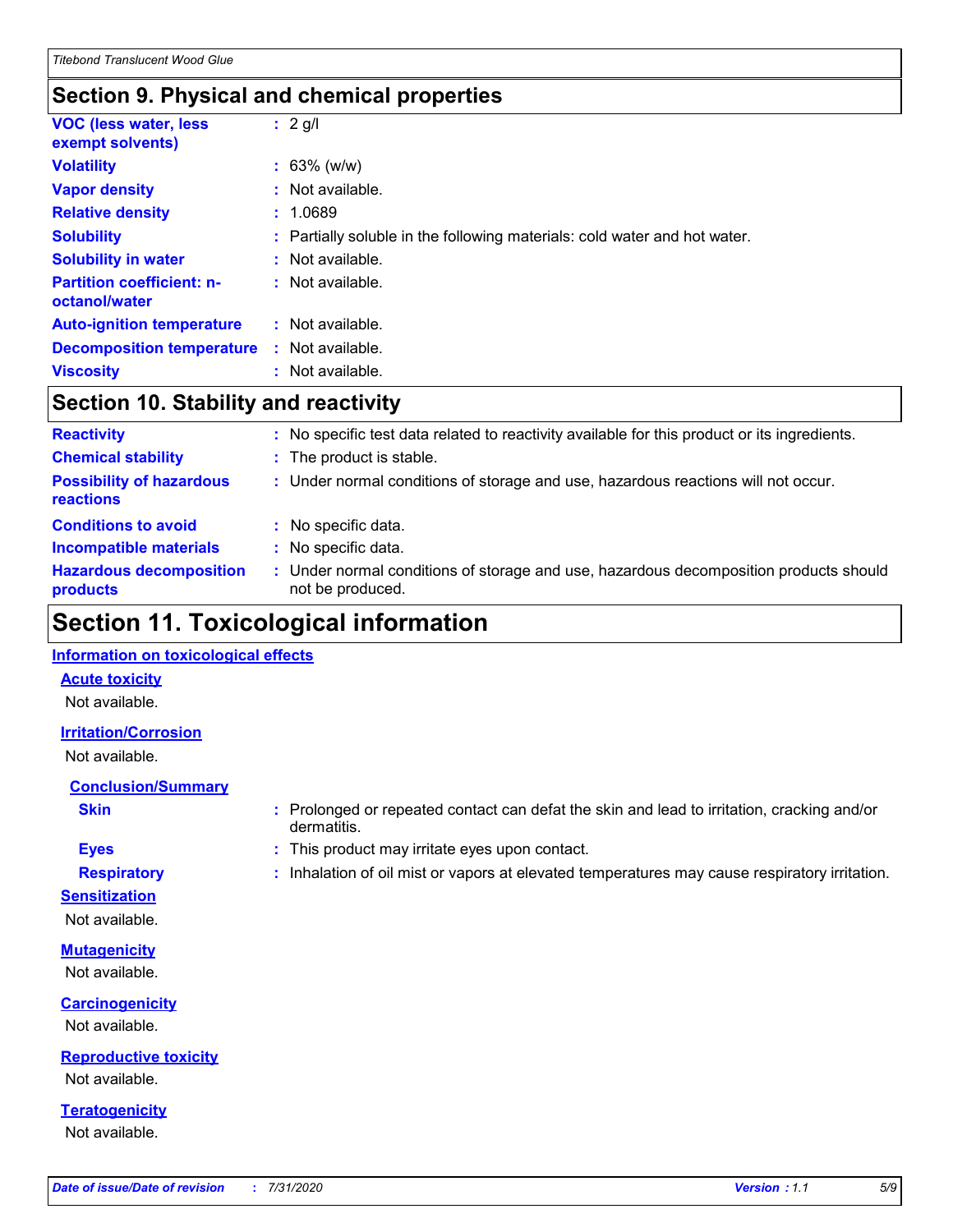# **Section 11. Toxicological information**

| <b>Specific target organ toxicity (single exposure)</b>   |                                                                                          |
|-----------------------------------------------------------|------------------------------------------------------------------------------------------|
| Not available.                                            |                                                                                          |
| <b>Specific target organ toxicity (repeated exposure)</b> |                                                                                          |
| Not available.                                            |                                                                                          |
| <b>Aspiration hazard</b><br>Not available.                |                                                                                          |
| <b>Information on the likely</b><br>routes of exposure    | : Routes of entry anticipated: Oral, Dermal, Inhalation.                                 |
| <b>Potential acute health effects</b>                     |                                                                                          |
| <b>Eye contact</b>                                        | : This product may irritate eyes upon contact.                                           |
| <b>Inhalation</b>                                         | : No known significant effects or critical hazards.                                      |
| <b>Skin contact</b>                                       | : No known significant effects or critical hazards.                                      |
| <b>Ingestion</b>                                          | : No known significant effects or critical hazards.                                      |
|                                                           | Symptoms related to the physical, chemical and toxicological characteristics             |
| <b>Eye contact</b>                                        | : No specific data.                                                                      |
| <b>Inhalation</b>                                         | : No specific data.                                                                      |
| <b>Skin contact</b>                                       | No specific data.                                                                        |
| <b>Ingestion</b>                                          | : No specific data.                                                                      |
|                                                           | Delayed and immediate effects and also chronic effects from short and long term exposure |
| <b>Short term exposure</b>                                |                                                                                          |
| <b>Potential immediate</b><br>effects                     | : Not available.                                                                         |
| <b>Potential delayed effects</b>                          | : Not available.                                                                         |
| <b>Long term exposure</b>                                 |                                                                                          |
| <b>Potential immediate</b><br>effects                     | : Not available.                                                                         |
| <b>Potential delayed effects</b>                          | : Not available.                                                                         |
| <b>Potential chronic health effects</b>                   |                                                                                          |
| Not available.                                            |                                                                                          |
| <b>General</b>                                            | No known significant effects or critical hazards.                                        |
| <b>Carcinogenicity</b>                                    | : No known significant effects or critical hazards.                                      |
| <b>Mutagenicity</b>                                       | No known significant effects or critical hazards.                                        |
| <b>Teratogenicity</b>                                     | No known significant effects or critical hazards.                                        |
| <b>Developmental effects</b>                              | No known significant effects or critical hazards.                                        |
| <b>Fertility effects</b>                                  | No known significant effects or critical hazards.                                        |
| <b>Numerical measures of toxicity</b>                     |                                                                                          |
| <b>Acute toxicity estimates</b>                           |                                                                                          |
| Not available.                                            |                                                                                          |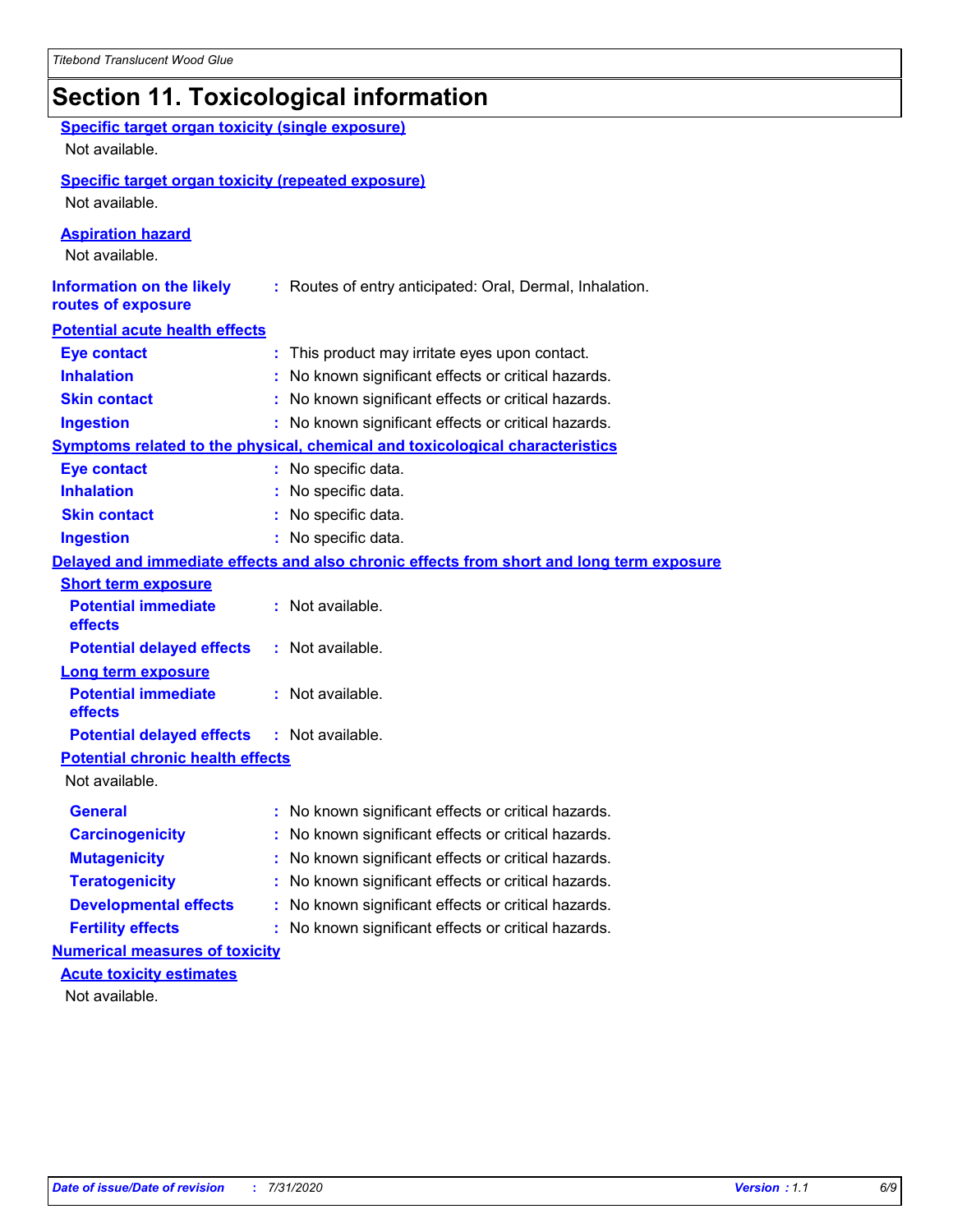# **Section 12. Ecological information**

#### **Toxicity**

Not available.

#### **Persistence and degradability**

**Bioaccumulative potential** Not available. Not available.

| <b>Mobility in soil</b>                                 |                                                     |
|---------------------------------------------------------|-----------------------------------------------------|
| <b>Soil/water partition</b><br><b>coefficient (Koc)</b> | : Not available.                                    |
| <b>Other adverse effects</b>                            | : No known significant effects or critical hazards. |

### **Section 13. Disposal considerations**

The generation of waste should be avoided or minimized wherever possible. Disposal of this product, solutions and any by-products should at all times comply with the requirements of environmental protection and waste disposal legislation and any regional local authority requirements. Dispose of surplus and non-recyclable products via a licensed waste disposal contractor. Waste should not be disposed of untreated to the sewer unless fully compliant with the requirements of all authorities with jurisdiction. Waste packaging should be recycled. Incineration or landfill should only be considered when recycling is not feasible. This material and its container must be disposed of in a safe way. Empty containers or liners may retain some product residues. Avoid dispersal of spilled material and runoff and contact with soil, waterways, drains and sewers. **Disposal methods :**

# **Section 14. Transport information**

|                                      | <b>DOT</b><br><b>Classification</b> | <b>TDG</b><br><b>Classification</b> | <b>Mexico</b><br><b>Classification</b> | <b>ADR/RID</b>               | <b>IMDG</b>              | <b>IATA</b>              |
|--------------------------------------|-------------------------------------|-------------------------------------|----------------------------------------|------------------------------|--------------------------|--------------------------|
| <b>UN number</b>                     | Not regulated.                      | Not regulated.                      | Not regulated.                         | Not regulated.               | Not regulated.           | Not regulated.           |
| <b>UN proper</b><br>shipping name    |                                     |                                     |                                        |                              |                          |                          |
| <b>Transport</b><br>hazard class(es) | $\overline{\phantom{m}}$            | $\overline{\phantom{0}}$            | $\qquad \qquad$                        | $\qquad \qquad \blacksquare$ | $\overline{\phantom{0}}$ | $\overline{\phantom{0}}$ |
| <b>Packing group</b>                 | $\overline{\phantom{a}}$            | -                                   |                                        | -                            |                          | -                        |
| <b>Environmental</b><br>hazards      | No.                                 | No.                                 | No.                                    | No.                          | No.                      | No.                      |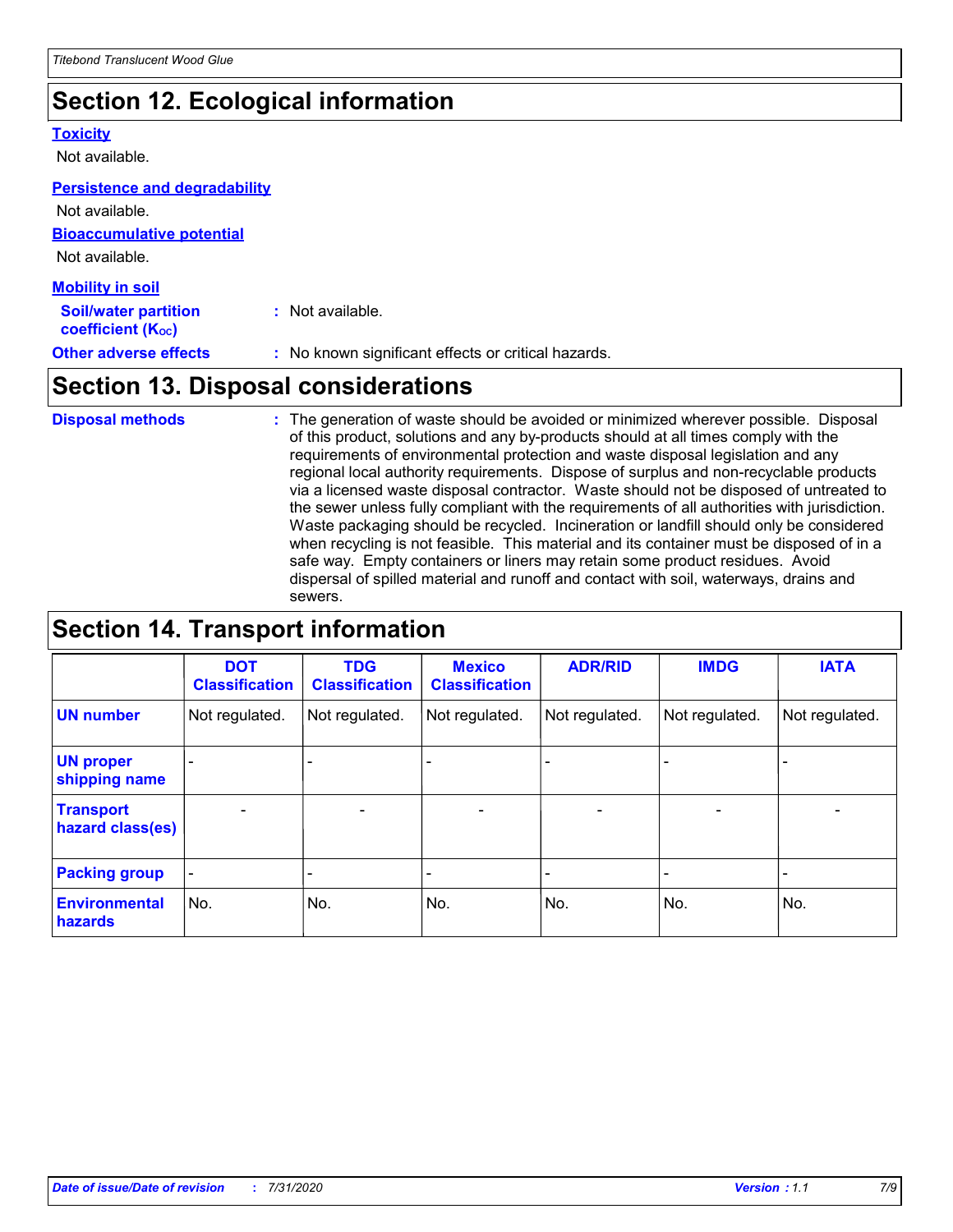### **Section 15. Regulatory information**

#### **U.S. Federal regulations**

#### **SARA 302/304**

#### **Composition/information on ingredients**

No products were found.

| SARA 304 RQ | Not applicable. |
|-------------|-----------------|
|-------------|-----------------|

#### **SARA 311/312**

**Classification :** Not applicable.

#### **Composition/information on ingredients**

No products were found.

#### **State regulations**

| <b>Massachusetts</b>       | : None of the components are listed. |
|----------------------------|--------------------------------------|
| <b>New York</b>            | : None of the components are listed. |
| <b>New Jersey</b>          | : None of the components are listed. |
| <b>Pennsylvania</b>        | : None of the components are listed. |
| <b>California Prop. 65</b> |                                      |

This product does not require a Safe Harbor warning under California Prop. 65.

#### **International regulations**

|             |  |  | <b>Chemical Weapon Convention List Schedules I, II &amp; III Chemicals</b> |  |
|-------------|--|--|----------------------------------------------------------------------------|--|
| Not listed. |  |  |                                                                            |  |

#### **Montreal Protocol**

Not listed.

# **Stockholm Convention on Persistent Organic Pollutants**

Not listed.

#### **UNECE Aarhus Protocol on POPs and Heavy Metals**

Not listed.

#### **Inventory list**

| <b>China</b>                   |  |
|--------------------------------|--|
| <b>United States TSCA 8(b)</b> |  |
| inventory                      |  |

**China :** All components are listed or exempted. **All components are active or exempted.** 

# **Section 16. Other information**

**Hazardous Material Information System (U.S.A.)**



**Caution: HMIS® ratings are based on a 0-4 rating scale, with 0 representing minimal hazards or risks, and 4 representing significant hazards or risks. Although HMIS® ratings and the associated label are not required on SDSs or products leaving a facility under 29 CFR 1910.1200, the preparer may choose to provide them. HMIS® ratings are to be used with a fully implemented HMIS® program. HMIS® is a registered trademark and service mark of the American Coatings Association, Inc.**